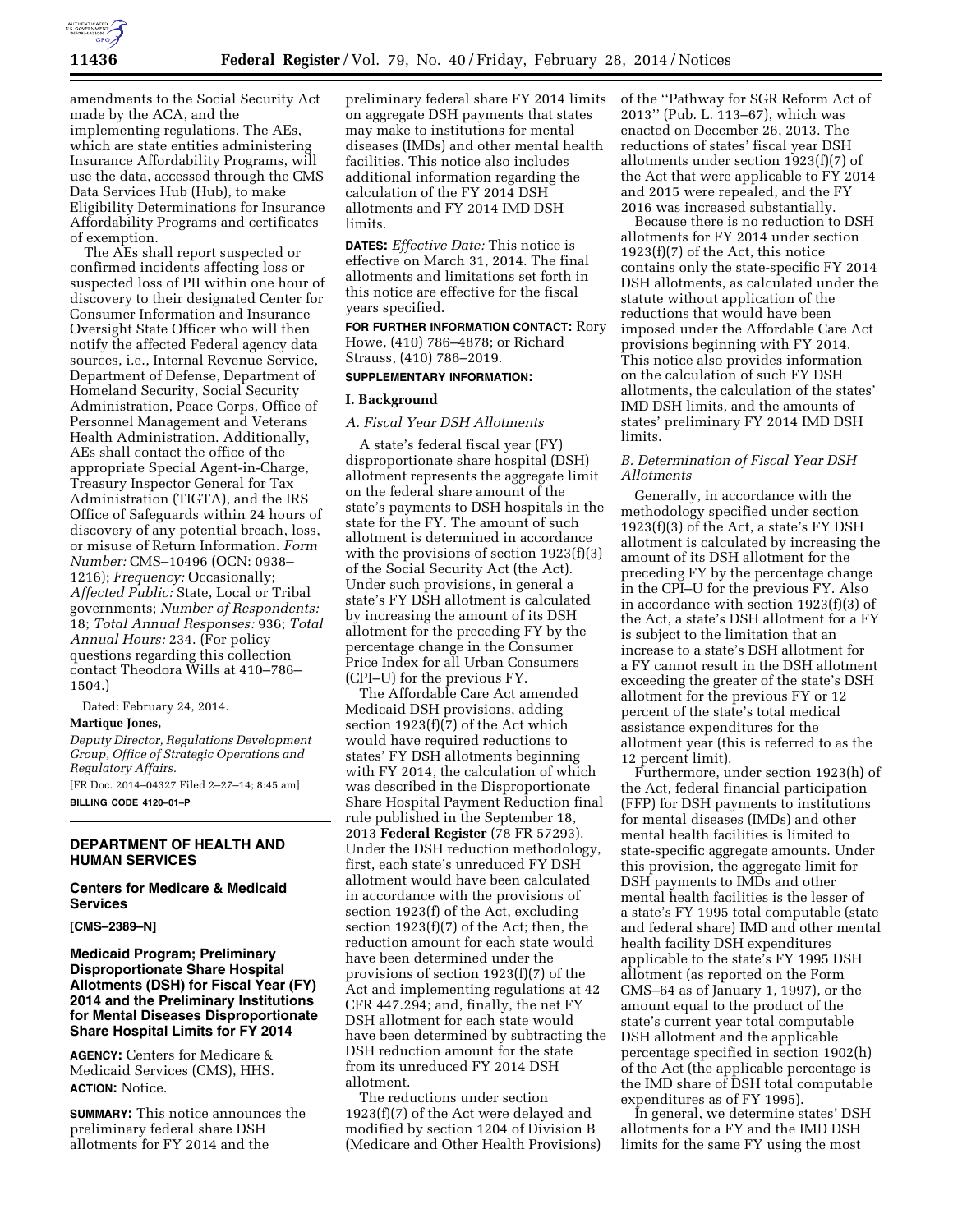recent available estimates of or actual medical assistance expenditures, including DSH expenditures in their Medicaid programs and the most recent available change in the CPI–U used for the FY in accordance with the methodology prescribed in the statute. The indicated estimated or actual expenditures are obtained from states for each relevant FY from the most recent available quarterly Medicaid budget reports (Form CMS–37) or quarterly Medicaid expenditure reports (Form CMS–64), respectively, submitted by the states. For example, as part of the initial determination of a state's FY DSH allotment (referred to as the preliminary DSH allotments) that is determined before the beginning of the FY for which the DSH allotments and IMD DSH limits are being determined, we use estimated expenditures for the FY obtained from the August submission of the CMS–37 submitted by states prior to the beginning of the FY; such estimated expenditures are subject to update and revision during the FY before such actual expenditure data become available. We also use the most recent available estimated CPI–U percentage change that is available before the beginning of the FY for determining the states' preliminary FY DSH allotments; such estimated CPI–U percentage change is subject to update and revision during the FY before the actual CPI–U percentage change becomes available. In determining the final DSH allotments and IMD DSH limits for a FY we use the actual expenditures for the FY and actual CPI–U percentage change for the previous FY.

## **II. Provisions of the Notice**

# *A. Calculation of the Preliminary FY 2014 Federal Share State DSH Allotments and the Preliminary FY 2014 IMD DSH Limits*

1. Calculation of the Preliminary FY 2014 Federal Share State DSH Allotments

Addendum 1 to this notice provides the preliminary FY 2014 DSH allotments determined in accordance with section 1923(f)(3) of the Act. The preliminary FY 2014 DSH allotments contained in this notice were determined based on the most recent available estimates from states of their FY 2014 total computable Medicaid expenditures. Also, the preliminary FY 2014 allotments contained in this notice were determined by increasing the preliminary FY 2013 DSH allotments as contained in the notice published in the **Federal Register** on July 26, 2013 (78 FR 45217) by 1.5 percent, representing the most recent available estimate of the

percentage increase in the CPI–U for FY 2013 (the previous FY to FY 2014).

We will publish states's final FY 2014 DSH allotments in future notices based on the states' four quarterly Medicaid expenditure reports (Form CMS–64) for FY 2014 available following the end of FY 2014 and the actual change in the CPI–U for FY 2013.

# *B. Calculation of the Preliminary FY 2014 IMD DSH Limits*

Section 1923(h) of the Act specifies the methodology to be used to establish the limits on the amount of DSH payments that a state can make to IMDs and other mental health facilities. FFP is not available for IMD or DSH payments that exceed the IMD limits. In this notice, we are publishing the preliminary FY 2014 IMD DSH Limits determined in accordance with the provisions discussed above.

Addendum 2 to this notice details each state's preliminary FY 2014 IMD DSH Limit, determined in accordance with section 1923(h) of the Act.

### **III. Collection of Information Requirements**

This notice does not impose any new or revised information collection, recordkeeping, or third-party disclosure requirements. The currently approved requirements and burden estimates associated with Form CMS–37 (OCN 0938–0101) and Form CMS–64 (OCN 0938–0067) are unaffected by this notice. Consequently, this notice, Form CMS–37, and Form CMS–64 are not subject to Office of Management and Budget review under the authority of the Paperwork Reduction Act of 1995 (44 U.S.C. 3501 *et seq.*).

#### **IV. Regulatory Impact Analysis**

We have examined the impact of this notice as required by Executive Order 12866 on Regulatory Planning and Review (September 1993), the Regulatory Flexibility Act (RFA) (September 19, 1980, Pub. L. 96–354), section 1102(b) of the Act, section 202 of the Unfunded Mandates Reform Act of 1995 (March 22, 1995; Pub. L. 104– 4), Executive Order 13132 on Federalism (August 4, 1999) and the Congressional Review Act (5 U.S.C. 804(2)).

Executive Order 12866 directs agencies to assess all costs and benefits of available regulatory alternatives and, if regulation is necessary, to select regulatory approaches that maximize net benefits (including potential economic, environmental, public health and safety effects, distributive impacts, and equity). A regulatory impact analysis (RIA) must be prepared for

major rules with economically significant effects (\$100 million or more in any 1 year). This notice reaches the \$100 million economic threshold and thus is considered a major rule under the Congressional Review Act.

The preliminary FY 2014 DSH allotments being published in this notice are about \$108 million more than the preliminary FY 2013 DSH allotments previously published in the July 26, 2013 **Federal Register** (78 FR 45217). The increase in the FY DSH allotments is due to the application of the statutory formula for calculating DSH allotments under which the prior fiscal year allotments are increased by the percentage increase in the CPI–U for the prior fiscal year.

The preliminary FY 2014 IMD DSH limits being published in this notice are about \$9 million more than the preliminary FY 2013 IMD DSH limits previously published in the FR on July 26, 2013 (78 FR 45217). The increase in the IMD DSH limits is because the DSH allotment for a FY is a factor in the determination of the IMD DSH limit for the FY. Since the preliminary FY 2014 DSH allotments were increased as compared to the preliminary FY 2013 DSH allotments previously published in the **Federal Register**, the associated FY 2014 IMD DSH limits for some states were also increased.

The RFA requires agencies to analyze options for regulatory relief of small businesses, if a rule has a significant impact on a substantial number of small entities. For purposes of the RFA, small entities include small businesses, nonprofit organizations, and small governmental jurisdictions. Most hospitals and most other providers and suppliers are small entities, either by nonprofit status or by having revenues of less than \$7.0 million to less than \$35.5 million in any one year. Individuals and states are not included in the definition of a small entity. We are not preparing an analysis for the RFA because the Secretary has determined that this notice will not have significant economic impact on a substantial number of small entities. Specifically, any impact on providers is due to the effect of the various controlling statutes; providers are not impacted as a result of the independent regulatory action in publishing this notice. The purpose of the notice is to announce the latest state distributions as required by the statute.

In addition, section 1102(b) of the Act requires us to prepare a regulatory impact analysis if a rule may have a significant impact on the operations of a substantial number of small rural hospitals. This analysis must conform to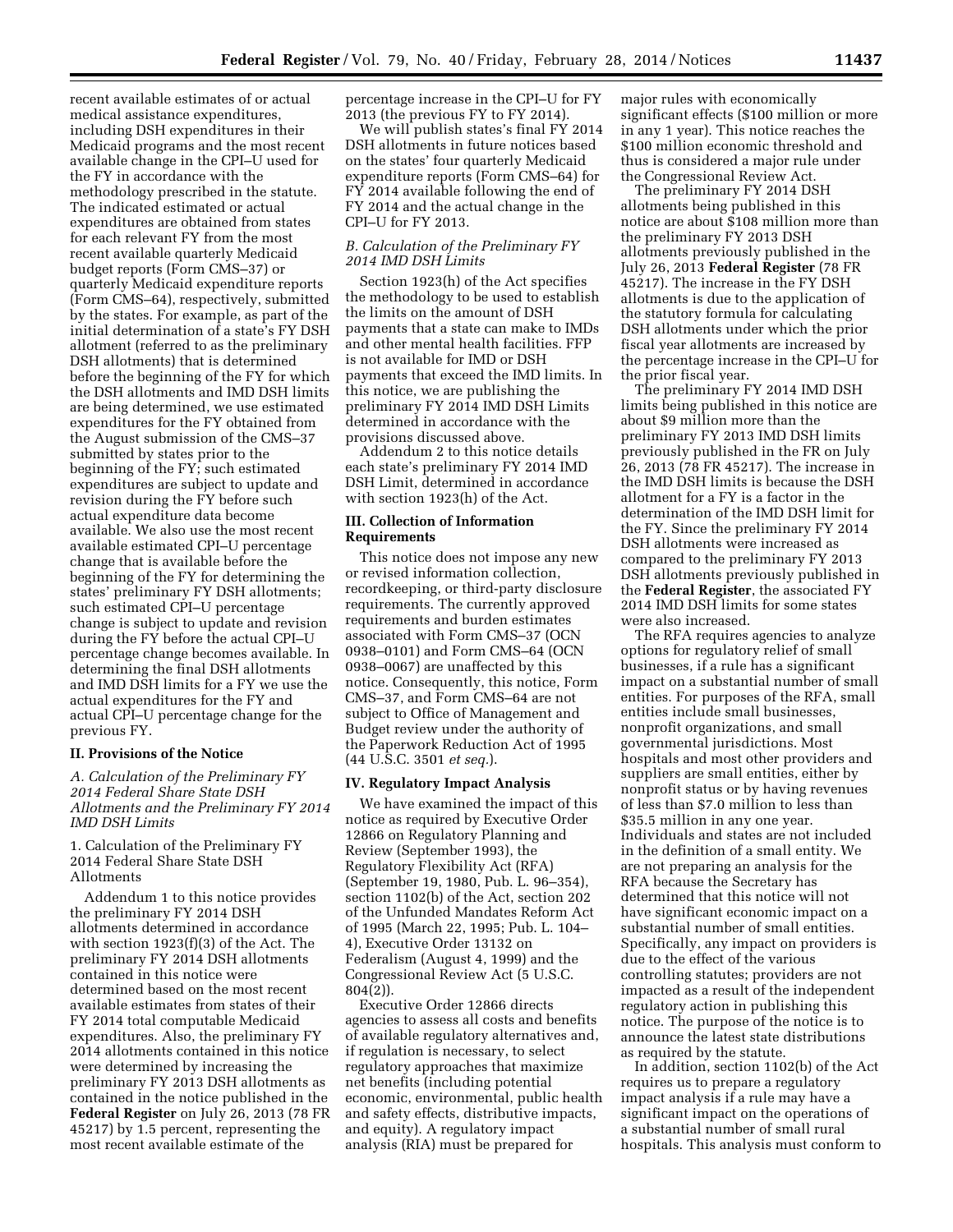the provisions of section 604 of the RFA. For purposes of section 1102(b) of the Act, we define a small rural hospital as a hospital that is located outside of a Core-Based Statistical Area for Medicaid payment regulations and has fewer than 100 beds. We are not preparing analysis for section 1102(b) of the Act because the Secretary has determined that this notice will not have a significant impact on the operations of a substantial number of small rural hospitals.

The Medicaid statute specifies the methodology for determining the amounts of states' DSH allotments and IMD DSH limits; and as described previously, the application of the methodology specified in statute results in the changes in states' DSH allotments and IMD DSH limits for the applicable FYs. The statute applicable to these allotments and limits does not apply to the determination of the amounts of DSH payments made to specific DSH hospitals; rather, these allotments and limits represent an overall limit on the total of such DSH payments a state can

make. In this regard, we do not believe that this notice will have a significant economic impact on a substantial number of small entities.

Section 202 of the Unfunded Mandates Reform Act of 1995 also requires that agencies assess anticipated costs and benefits before issuing any rule whose mandates require spending in any 1 year of \$100 million in 1995 dollars, updated annually for inflation. Currently the threshhold is approximately \$141 million. This notice will have no consequential effect on state, local, or tribal governments, in the aggregate, or on the private sector.

Executive Order 13132 establishes certain requirements that an agency must meet when it promulgates a proposed rule (and subsequent final rule) that imposes substantial direct requirement costs on state and local governments, preempts state law, or otherwise has Federalism implications. Since this notice does not impose any costs on state or local governments, the requirements of E.O. 13132 are not applicable.

### *A. Alternatives Considered*

We calculated the state-specific FY 2014 DSH allotments and the associated state-specific IMD DSH limits in accordance with the methodologies specified in statute and regulation. This notice does not put forward any further discretionary administrative policies for determining such allotments.

# *B. Accounting Statement*

As required by OMB Circular A–4 (available at *[http://](http://www.whitehouse.gov/omb/circulars/a004/a-4.pdf)  [www.whitehouse.gov/omb/circulars/](http://www.whitehouse.gov/omb/circulars/a004/a-4.pdf)  [a004/a-4.pdf](http://www.whitehouse.gov/omb/circulars/a004/a-4.pdf)*), in the Table 1, we have prepared an accounting statement showing the classification of the estimated expenditures associated with the provisions of this notice. Table 1 provides our best estimate of the change (decrease) in the federal share of states' Medicaid DSH payments resulting from the application of the provisions of the Medicaid statute relating to the calculation of states' FY DSH allotments and the increase in the FY DSH allotments from FY 2013 to FY 2014.

TABLE 1—ACCOUNTING STATEMENT: CLASSIFICATION OF ESTIMATED EXPENDITURES, FROM THE FY 2013 TO FY 2014

[In millions]

| Categorv                                             | <sup>r</sup> ansfers                    |
|------------------------------------------------------|-----------------------------------------|
| Annualized Monetized Transfers<br>From Whom To Whom? | \$108.<br>Federal Government to States. |

## *C. Congressional Review Act*

This proposed regulation is subject to the Congressional Review Act provisions of the Small Business Regulatory Enforcement Fairness Act of 1996 (5 U.S.C. 801 et seq.) and has been transmitted to the Congress and the Comptroller General for review.

In accordance with the provisions of Executive Order 12866, this notice was reviewed by the Office of Management and Budget.

(Catalog of Federal Domestic Assistance Program No. 93.778, Medical Assistance Program)

Dated: January 24, 2014. **Marilyn Tavenner,**  *Administrator, Centers for Medicare & Medicaid Services.*  Dated: February 11, 2014. **Kathleen Sebelius,** 

*Secretary.* 

*Department of Health and Human Services.* 

|  |  | KEY TO ADDENDUM 1-PRELIMINARY DSH ALLOTMENTS FOR FY 2014. |
|--|--|-----------------------------------------------------------|
|--|--|-----------------------------------------------------------|

| Column             | Description                                                                                                                                                                                                                                     |
|--------------------|-------------------------------------------------------------------------------------------------------------------------------------------------------------------------------------------------------------------------------------------------|
|                    | The Preliminary FY 2014 DSH Allotments for the NON-Low DSH States are presented in the top section of this addendum, and the<br>Preliminary FY 2014 DSH Allotments for the Low-DSH States are presented in the bottom section of this addendum. |
| Column A    State. |                                                                                                                                                                                                                                                 |
|                    | Column B    FY 2014 FMAPs.                                                                                                                                                                                                                      |
|                    | This column contains the States' FY 2014 Federal Medical Assistance Percentages.                                                                                                                                                                |
|                    | Column C    Prior FY (2013) DSH Allotments.                                                                                                                                                                                                     |
|                    | This column contains the States' prior FY 2013 DSH Allotments.                                                                                                                                                                                  |
|                    | Column D    Prior FY (2013) DSH Allotments (Col C) x (100 percent + Percentage Increase in CPIU): 101.5 percent.                                                                                                                                |
|                    | This column contains the amount in Column C increased by 1 plus the estimated percentage increase in the CPI-U for the<br>prior FY (101.5 percent).                                                                                             |
|                    | Column E    FY 2014 TC MAP Exp. Including DSH.                                                                                                                                                                                                  |
|                    | This column contains the amount of the States' projected FY 2014 total computable (TC) medical assistance expenditures in-<br>cluding DSH expenditures.                                                                                         |
|                    | Column F    FY 2014 TC DSH Expenditures.                                                                                                                                                                                                        |
|                    | This column contains the amount of the States' projected FY 2014 total computable DSH expenditures.                                                                                                                                             |
|                    | Column G    FY 2014 TC MAP Exp. Net of DSH.                                                                                                                                                                                                     |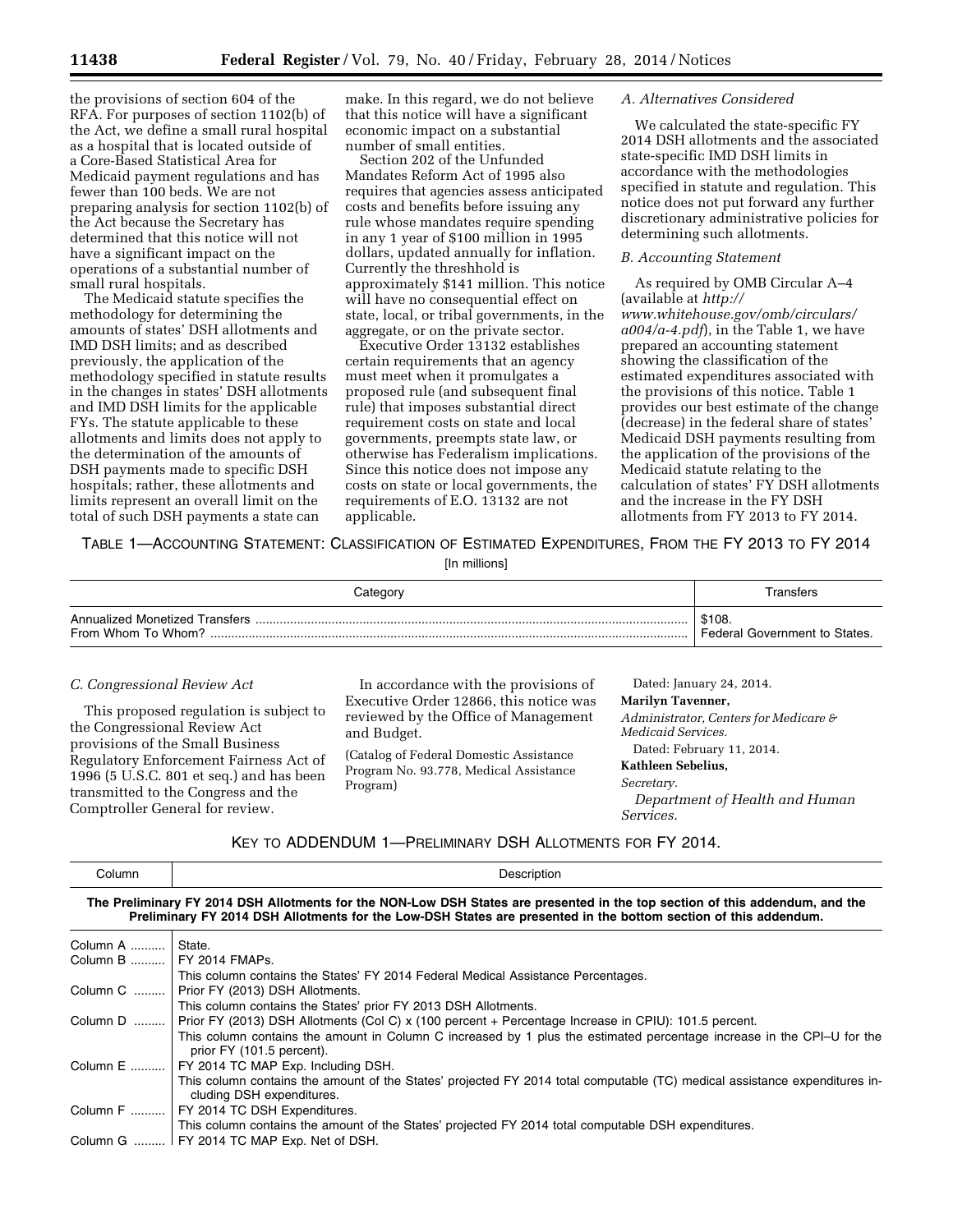# KEY TO ADDENDUM 1—PRELIMINARY DSH ALLOTMENTS FOR FY 2014.—Continued

| Column   | Description                                                                                                                                                                                                      |
|----------|------------------------------------------------------------------------------------------------------------------------------------------------------------------------------------------------------------------|
|          | This column contains the amount of the States' projected FY 2014 total computable medical assistance expenditures net of<br>DSH expenditures, calculated as the amount in Column E minus the amount in Column F. |
| Column H | 12 percent Amount.                                                                                                                                                                                               |
|          | This column contains the amount of the "12 percent limit" in Federal share, determined in accordance with the provisions of<br>section $1923(f)(3)$ of the Act.                                                  |
| Column I | Greater of FY 2013 Allotment or 12 percent limit.                                                                                                                                                                |
|          | This column contains the greater of the State's prior FY (FY 2013) DSH allotment or the amount of the 12 percent limit, deter-<br>mined as the maximum of the amount in Column C or Column H                     |
| Column J | FY 2014 DSH Allotment.                                                                                                                                                                                           |
|          | This column contains the States' preliminary FY 2014 DSH allotments, determined as the minimum of the amount in Column I<br>or Column D.                                                                         |
|          | For states with "na" in Columns I or D, refer to the footnotes in the addendum.                                                                                                                                  |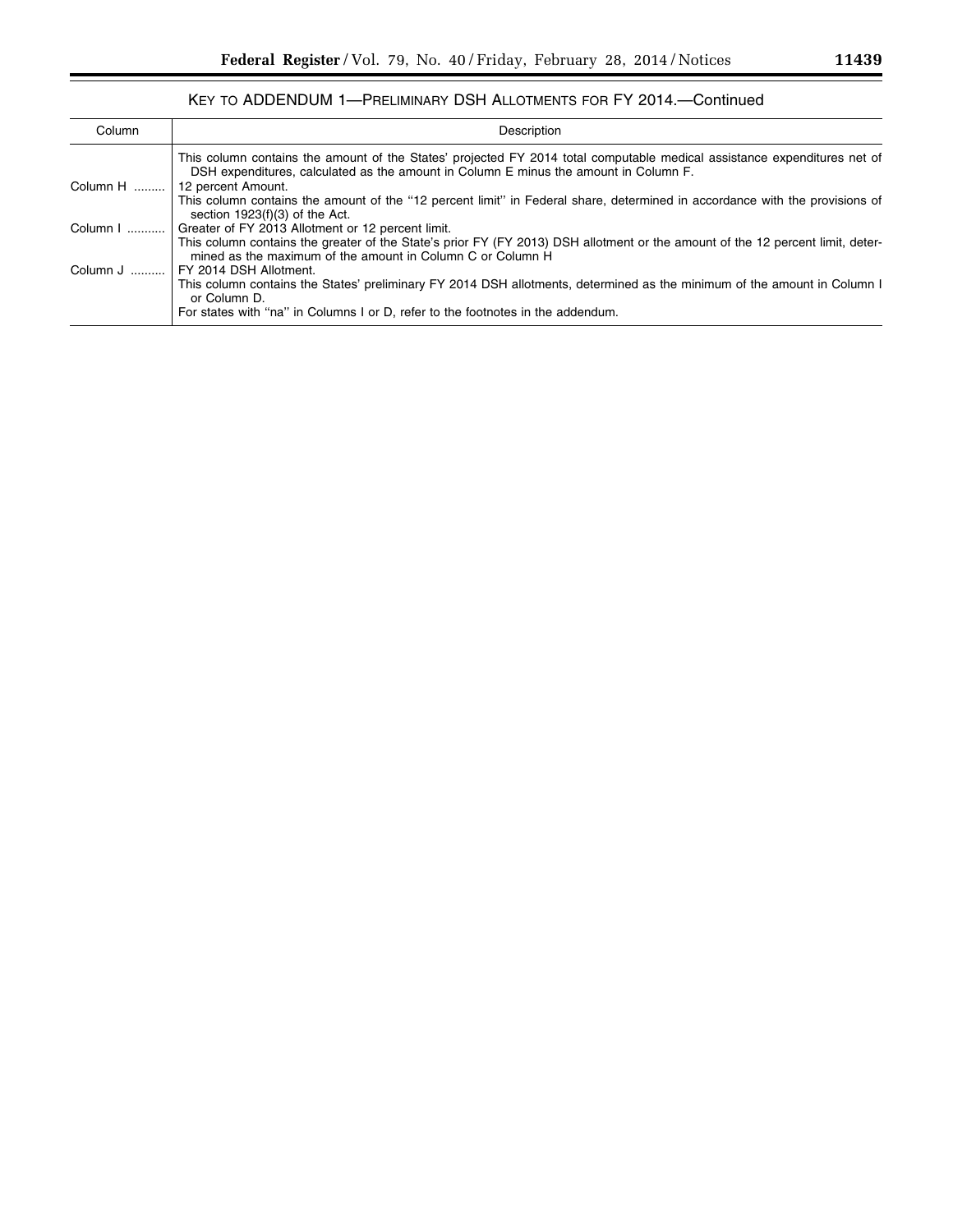| STATE                                                                                                                                                                                                                                                                                                                                                                                                                                                                                                                                                     | FY 2014<br>(percent)<br><b>FMAP<sub>s</sub></b>                          | Prior FY (2013)<br>DSH allotments                            | DSH allotment<br>(Col C) × 100%<br>+ pct increase<br>Prior FY (2013<br>in CPIU | FY 2014 TC MAP<br>b. including<br>DSH <sup>4</sup><br>Exp.                                                                         | FY 2014 TC<br>Expenditures<br>580 | FY 2014 TC<br>MAPEXP. net of<br>DSH Col E – F | â<br>"12% Amount"<br>I – 12/Col I<br>(in FS)<br>$=$ Col G<br>.12(1) | Greater of Col<br>Hor Col C<br>(12% Limit, FY<br>2013 allotment) | FY 2014 DSH<br>allotment MIN<br>Col I, Col D |
|-----------------------------------------------------------------------------------------------------------------------------------------------------------------------------------------------------------------------------------------------------------------------------------------------------------------------------------------------------------------------------------------------------------------------------------------------------------------------------------------------------------------------------------------------------------|--------------------------------------------------------------------------|--------------------------------------------------------------|--------------------------------------------------------------------------------|------------------------------------------------------------------------------------------------------------------------------------|-----------------------------------|-----------------------------------------------|---------------------------------------------------------------------|------------------------------------------------------------------|----------------------------------------------|
|                                                                                                                                                                                                                                                                                                                                                                                                                                                                                                                                                           |                                                                          |                                                              | 101.5%                                                                         |                                                                                                                                    |                                   |                                               |                                                                     |                                                                  |                                              |
| ⋖                                                                                                                                                                                                                                                                                                                                                                                                                                                                                                                                                         | $\mathbf{m}$                                                             | $\circ$                                                      | ≏                                                                              | ш                                                                                                                                  | щ                                 | σ                                             | I                                                                   |                                                                  | っ                                            |
| ALABAMA<br><b>ARIZONA</b>                                                                                                                                                                                                                                                                                                                                                                                                                                                                                                                                 | ន្ទ្រ<br>និងមានមន្ទ្រី<br>ដូងទ្រីន្ទ្រី ដូនទ្រីន្ទ្រី និង                | 369<br>267<br>\$323,093<br>106,384,                          | \$327,939,666<br>107,980,135                                                   | ,507,000<br>\$5,837,                                                                                                               | 156,364,000<br>\$517,367,000      | 8,607,399,000<br>\$5,320,140,000              | \$774,927,876<br>1,257,306,757                                      | 876<br>1,257,306,757<br>\$774,927,                               | 107,980,135<br>\$327,939,666                 |
|                                                                                                                                                                                                                                                                                                                                                                                                                                                                                                                                                           |                                                                          | 630                                                          | 1,169,118,239                                                                  | $\begin{array}{l} 8,763,763,000 \\ 72,253,198,000 \\ 5,510,334,000 \\ 6,585,550,000 \\ 6,585,550,000 \\ 2,345,394,000 \end{array}$ | 935, 479, 000                     | 71,317,719,000                                | 11,260,692,474                                                      | 11,260,692,474                                                   | 1,169,118,239                                |
| COLORADO                                                                                                                                                                                                                                                                                                                                                                                                                                                                                                                                                  |                                                                          | 657                                                          | 98,648,517                                                                     |                                                                                                                                    | 195,772,000                       | 5,314,562,000                                 | 839, 141, 368                                                       | 839,141,368                                                      | 98,648,517                                   |
| CONNECTICUT                                                                                                                                                                                                                                                                                                                                                                                                                                                                                                                                               |                                                                          | 975<br>962<br>1,151,840,6<br>97,190,6<br>210,141,955,955,955 | 213,294,091                                                                    |                                                                                                                                    | 228,325,000                       | 6,357,225,000<br>2,300,850,000                | 1,003,772,368                                                       | 1,003,772,368                                                    | 213,294,09                                   |
|                                                                                                                                                                                                                                                                                                                                                                                                                                                                                                                                                           |                                                                          | 962<br>210,141                                               | 65,321,315<br>213,294,091                                                      | 21,065,753,000                                                                                                                     | 44,744,000<br>361,462,000         | 20,704,291,000                                | 333,226,552<br>3,121,706,180                                        | 333,226,552<br>3,121,706,180                                     | 65,321,315<br>213,294,091                    |
|                                                                                                                                                                                                                                                                                                                                                                                                                                                                                                                                                           |                                                                          | 262<br>282,378                                               | 286,613,936                                                                    | 8,929,625,000                                                                                                                      | 435,776,000                       | 8,493,849,000                                 | 1,246,058,516                                                       | 1,246,058,516                                                    | 286,613,936                                  |
|                                                                                                                                                                                                                                                                                                                                                                                                                                                                                                                                                           |                                                                          | 225,902,                                                     | 229,291,148                                                                    |                                                                                                                                    | 428,796,000                       | 15,745,926,000                                | 486,198,842<br>$\mathbf{a}$                                         | $\frac{2}{3}$<br>,486,198,<br>$\alpha$                           | 229,291,148                                  |
|                                                                                                                                                                                                                                                                                                                                                                                                                                                                                                                                                           |                                                                          | 224,589,<br>43,341,                                          | ,958,061<br><u>ัส</u>                                                          |                                                                                                                                    |                                   | 8,960,665,000<br>2,751,529,000                | 1,310,228,045                                                       | 1,310,228,045                                                    | 227,958,061                                  |
| GEORGIA<br>ILLINOIS<br>ILLINOIS<br>KANSAS<br>KANSAS AT ILLINOIS (MANIS ANGLES CHENERAL ANGLES CHENERAL AND ILLINOIS CHENETS<br>MARYLAND<br>MARYLAND ILLINOIS (MARYLAND ILLINOIS CHENETS ILLINOIS AND ILLINOIS CHENETS ILLINOIS CHENETS ILLINOIS                                                                                                                                                                                                                                                                                                           |                                                                          | ទី <i>ប្ល</i> ័នខ្លី<br>152,352                              | 43,991,907<br>54,638,217                                                       | $\begin{array}{l} 16,174,722,000\\ 8,960,665,000\\ 2,825,757,000\\ 6,276,300,000 \end{array}$                                      | 52,353,000<br>74,228,000          | 6,123,947,000                                 | 418,408,859<br>363,41<br>887                                        | 418,408,859<br>887,363,41                                        | 43,991,907<br>154,638,217                    |
|                                                                                                                                                                                                                                                                                                                                                                                                                                                                                                                                                           | g                                                                        | g                                                            |                                                                                |                                                                                                                                    |                                   |                                               |                                                                     |                                                                  | 731,960,000                                  |
|                                                                                                                                                                                                                                                                                                                                                                                                                                                                                                                                                           |                                                                          | 110,324                                                      | 111,979,398                                                                    | 965.000<br>$\frac{491}{5}$                                                                                                         |                                   |                                               | 898<br>365,940                                                      | 365,940,898                                                      | 111,979,398                                  |
|                                                                                                                                                                                                                                                                                                                                                                                                                                                                                                                                                           |                                                                          | 80,116                                                       | 81,318,372                                                                     | 676,095,000<br>လျ် ထါ                                                                                                              | 37,000,000<br>85,128,000          | 2,454,965,000<br>8,590,967,000                | 1,356,468,47                                                        | 1,356,468,474                                                    | 81,318,372                                   |
|                                                                                                                                                                                                                                                                                                                                                                                                                                                                                                                                                           |                                                                          | <u>និ</u> នី ខ្ញុំ<br>ប្រព័ន្ធ<br>320,466                    | 325,273,489                                                                    | 14,210,660,000                                                                                                                     |                                   | 14,210,660,000                                | 2,243,788,421                                                       | 2,243,788,42                                                     | 325,273,489                                  |
|                                                                                                                                                                                                                                                                                                                                                                                                                                                                                                                                                           |                                                                          | 278,438                                                      | 282,614,672                                                                    | 13,523,842,000<br>5,094,327,000                                                                                                    | 364,144,000                       | 13,159,698,000                                | 1,928,021,733                                                       | 1,928,021,733                                                    | 282,614,672                                  |
|                                                                                                                                                                                                                                                                                                                                                                                                                                                                                                                                                           |                                                                          | <u>័</u> វី /្ភី ងូ និ<br>160,233                            | 162,636,745                                                                    |                                                                                                                                    | 321,190,000                       | 4,773,137,000                                 | 685,361,490                                                         | 685,361,490                                                      | 162,636,745                                  |
|                                                                                                                                                                                                                                                                                                                                                                                                                                                                                                                                                           |                                                                          | 497,773,                                                     | 505,240,380                                                                    | $9,279,932,000$<br>2,092,603,000<br>1,340,075,000                                                                                  | 684,657,000                       | 8,595,275,000                                 | 1,278,828,483                                                       | 1,278,828,483                                                    | 505,240,380                                  |
|                                                                                                                                                                                                                                                                                                                                                                                                                                                                                                                                                           |                                                                          | 48,595                                                       | 49,324,258                                                                     |                                                                                                                                    | 77,014,000                        | 2,015,589,000                                 | 298,670,057                                                         | 298,670,057                                                      | 49,324,258                                   |
|                                                                                                                                                                                                                                                                                                                                                                                                                                                                                                                                                           |                                                                          | 168,217                                                      | 170,740,344                                                                    |                                                                                                                                    | 124,810,000                       | 1,215,265,000                                 | 191,883,947                                                         | 191,883,947                                                      | 170,740,344                                  |
|                                                                                                                                                                                                                                                                                                                                                                                                                                                                                                                                                           |                                                                          | 483<br>676,394,                                              | 686,540,358                                                                    | 13,682,358,000                                                                                                                     | ,207,107,000                      | 12,475,251,000                                | 1,969,776,474                                                       | 1,969,776,474                                                    | 686,540,358<br>713,018,172                   |
|                                                                                                                                                                                                                                                                                                                                                                                                                                                                                                                                                           |                                                                          | .394<br>1,687,702,<br>309,959,                               | 713,018,172<br>314,608,785                                                     | 67,240,475,000<br>13, 134, 561, 000                                                                                                | 3,373,800,000<br>361,000<br>478,  | 63,866,675,000<br>12,656,200,000              | 1,857,623,286<br>10,084,211,842                                     | 10,084,211,842<br>1,857,623,286                                  | 314,608,785                                  |
| OHO                                                                                                                                                                                                                                                                                                                                                                                                                                                                                                                                                       |                                                                          | $-861$<br>426,850                                            | 433,253,624                                                                    |                                                                                                                                    |                                   | 19,534,779,000                                | 2,895,527,493                                                       | ,895,527,493<br>۵Ü                                               | 433,253,624                                  |
|                                                                                                                                                                                                                                                                                                                                                                                                                                                                                                                                                           |                                                                          | $\overline{8}$<br>589,710                                    | 598,556,544                                                                    | 19,534,779,000<br>21,451,173,000                                                                                                   |                                   | 20,719,136,000                                | 3,204,879,07                                                        | ,204,879,07                                                      | 598,556,544                                  |
| RHODE ISLAND                                                                                                                                                                                                                                                                                                                                                                                                                                                                                                                                              |                                                                          | 68,296,138                                                   | 69,320,580                                                                     | 302,742,000<br>Ñ                                                                                                                   | 732,037,000<br>137,098,000        | 2,165,644,000                                 | 341,706,914                                                         | 341,706,914                                                      | 69,320,580                                   |
| MISSISSIPP<br>MISSOURI<br>NEVADA<br>NEW YORK HAMPSHIRE<br>NEW YORK<br>DENISCEY LAND AND HAMPSHIRE<br>PENNESSEE 2<br>SOUTH CAROLINA<br>SOUTH CAROLINA                                                                                                                                                                                                                                                                                                                                                                                                      |                                                                          | ,463<br>344,107                                              | 349.269.075                                                                    | 305,000<br>582.                                                                                                                    | 474,540,000                       | 107,765,000<br>ທ                              | 511,134<br>738,                                                     | 738,511,134                                                      | 349,269,075                                  |
|                                                                                                                                                                                                                                                                                                                                                                                                                                                                                                                                                           |                                                                          | Γã                                                           |                                                                                |                                                                                                                                    |                                   |                                               |                                                                     |                                                                  |                                              |
|                                                                                                                                                                                                                                                                                                                                                                                                                                                                                                                                                           |                                                                          | ,257<br>1,004,741                                            | 1,019,812,376                                                                  | 37,675,429,000                                                                                                                     | 2,991,551,000                     | 34,683,878,000                                | 5,231,775,883                                                       | 5,231,775,883                                                    | 1,019,812,376                                |
|                                                                                                                                                                                                                                                                                                                                                                                                                                                                                                                                                           |                                                                          | $-971$<br>23,640,<br>92,050,                                 | 23,995,586                                                                     | 1,536,190,000                                                                                                                      | 37,449,000                        | 1,498,741,000                                 | 228,065,789                                                         | 228,065,789                                                      | 23,995,586                                   |
|                                                                                                                                                                                                                                                                                                                                                                                                                                                                                                                                                           |                                                                          | ,138                                                         | 93,430,890                                                                     |                                                                                                                                    | 243,321,000                       | 8,043,990,000                                 | 1,270,103,684                                                       | 1,270,103,684                                                    | 93,430,890                                   |
|                                                                                                                                                                                                                                                                                                                                                                                                                                                                                                                                                           | 8<br>8 8 8 8 8<br>8 8 8 8 7                                              | 515<br>516<br>94,381,<br>70,922,                             | 197,297,035<br>1,986,756                                                       |                                                                                                                                    | 456,511,000<br>70,185,000         | ,492,548,000<br>3,464,049,000                 | 1,183,033,895<br>500,103,388                                        | 1,183,033,895<br>500,103,388                                     | 97,297,035<br>71,986,756                     |
|                                                                                                                                                                                                                                                                                                                                                                                                                                                                                                                                                           |                                                                          |                                                              |                                                                                |                                                                                                                                    |                                   |                                               |                                                                     |                                                                  |                                              |
| $\label{def:1} \begin{minipage}{0.9\linewidth} \begin{minipage}{0.9\linewidth} \begin{minipage}{0.9\linewidth} \end{minipage} \begin{minipage}{0.9\linewidth} \begin{minipage}{0.9\linewidth} \end{minipage} \begin{minipage}{0.9\linewidth} \end{minipage} \begin{minipage}{0.9\linewidth} \begin{minipage}{0.9\linewidth} \end{minipage} \begin{minipage}{0.9\linewidth} \end{minipage} \begin{minipage}{0.9\linewidth} \end{minipage} \begin{minipage}{0.9\linewidth} \end{minipage} \begin{minipage}{0.9\linewidth} \end{minipage} \$<br><b>TOTAL</b> |                                                                          | 203<br>10,244,637                                            | 10,398,306,761                                                                 | 424, 148, 883, 000                                                                                                                 | 15,426,569,000                    | 408,722,314,000                               | 62,783,822,812                                                      | 62,783,822,812                                                   | 11, 130, 266, 762                            |
|                                                                                                                                                                                                                                                                                                                                                                                                                                                                                                                                                           |                                                                          |                                                              |                                                                                | <b>STATES</b><br><b>HSG MOT</b>                                                                                                    |                                   |                                               |                                                                     |                                                                  |                                              |
| ALASKA                                                                                                                                                                                                                                                                                                                                                                                                                                                                                                                                                    |                                                                          | 636<br>21,402,                                               | 21,723,676                                                                     | 583,467,000                                                                                                                        |                                   | 1,562,829,000                                 | 246,762,473.68                                                      | 246,762,474                                                      | 21,723,676                                   |
| ARKANSAS                                                                                                                                                                                                                                                                                                                                                                                                                                                                                                                                                  |                                                                          | 292<br>45,325,                                               | 46,005,171                                                                     | 4,549,145,000                                                                                                                      | 20,638,000<br>43,820,000          | 4,505,325,000                                 | 652,302,821                                                         | 652,302,821                                                      | 46,005,171                                   |
|                                                                                                                                                                                                                                                                                                                                                                                                                                                                                                                                                           |                                                                          | 282<br>9,512,<br>10,240,                                     | 9,654,966                                                                      | 1,620,151,000                                                                                                                      | 804,000<br>ڣ                      | ,603,347,000                                  | 245.710.799                                                         | 245,710,799                                                      | 9,654,966                                    |
|                                                                                                                                                                                                                                                                                                                                                                                                                                                                                                                                                           |                                                                          | 000                                                          | 10,393,600                                                                     | 1,940,694,000                                                                                                                      |                                   | ,940,694,000                                  | 303,011,243.86                                                      | 303,011,244                                                      | 10,393,600                                   |
|                                                                                                                                                                                                                                                                                                                                                                                                                                                                                                                                                           |                                                                          | ,149<br>044<br>17,271,                                       | 17,530,110<br>41,998,821                                                       | 1,867,605,000<br>3,852,612,000                                                                                                     | 23,451,000<br>53,536,000          | ,844,154,000<br>3,799,076,000                 | 574,997,969<br>265,825,337.14                                       | 969<br>265,825,337<br>574,997,                                   | 17,530,110<br>41,998,821                     |
|                                                                                                                                                                                                                                                                                                                                                                                                                                                                                                                                                           |                                                                          | 41,378,<br>78,476,                                           | 79,653,479                                                                     | 10,571,446,000                                                                                                                     | 54,792,000                        | 10,416,654,000                                | 1,644,734,842                                                       | 1,644,734,842                                                    | 79,653,479                                   |
| NOWA<br>MINNESOTA<br>MEBRASKA<br>NEW MEXICO<br>NORTH DAKOTA<br>NORTH DAKOTA                                                                                                                                                                                                                                                                                                                                                                                                                                                                               |                                                                          | ុន្ធ <u>ដ</u><br>និង 2<br>11,926,                            | 12,105,267                                                                     | 1,078,653,000                                                                                                                      | 18,023,000                        | 1,060,630,000                                 | 155,387,273                                                         | 155,387,273                                                      | 12,105,267                                   |
|                                                                                                                                                                                                                                                                                                                                                                                                                                                                                                                                                           |                                                                          | 29,733,                                                      | 30,179,217                                                                     | 060,181,000<br>လျ် ကိ                                                                                                              | 41,391,000                        | 2,018,790,000                                 | 310,272,058                                                         | 310,272,058                                                      | 30,179,217                                   |
|                                                                                                                                                                                                                                                                                                                                                                                                                                                                                                                                                           |                                                                          | ,636<br>21,402,<br>10,036,                                   | 21,723,676                                                                     | 598,324,000                                                                                                                        | ,380,000<br>.<br>ম                | 3,576,944,000                                 | 519,282,220                                                         | 519,282,220                                                      | 21,723,676                                   |
|                                                                                                                                                                                                                                                                                                                                                                                                                                                                                                                                                           |                                                                          | ,360                                                         | 10,186,905                                                                     | 844,103,000                                                                                                                        | 1,600,000                         | 842,503,000                                   | 133,026,789                                                         | 133,026,789                                                      | 10,186,905                                   |
| OREGON                                                                                                                                                                                                                                                                                                                                                                                                                                                                                                                                                    |                                                                          | 38,049,129<br>47,561,                                        | 38,619,866<br>48,274,835                                                       | 5,219,568,000<br>6,163,918,000                                                                                                     | 58,140,000<br>71,176,000          | 5,161,428,000<br>6,092,742,000                | 762,248,260<br>902,688,455                                          | 902,688,455<br>762,248,260                                       | 38,619,866<br>48,274,835                     |
|                                                                                                                                                                                                                                                                                                                                                                                                                                                                                                                                                           |                                                                          | $\frac{47}{719}$<br>11,604,                                  | 11,778,790                                                                     | 843,570,000                                                                                                                        | 1,476,000                         | 842,094,000                                   | 130,242,791                                                         | 130,242,791                                                      | 11,778,790                                   |
| SOUTH DAKOTA<br>UTAH                                                                                                                                                                                                                                                                                                                                                                                                                                                                                                                                      | ៜ៎<br>ៜ៎៎៎៎៎៎៎ ឨ៎ ឨ៎ ឨ៎ ឨ៎ ឨ ឨ ឨ ឨ ឨ<br>ៜ៎៎៎ ៎ ឨ ឨ ឨ ឨ ឨ ឨ ឨ ឨ ឨ ឨ ឨ ឨ ឨ | 808<br>20,612,                                               | 20,922,000                                                                     | 089,446,000<br>$\alpha$ $\sim$                                                                                                     | 29,583,000                        | 2,059,863,000                                 | 298,026,939                                                         | 298,026,939                                                      | 20,922,000                                   |
| <b>WISCONSIN</b>                                                                                                                                                                                                                                                                                                                                                                                                                                                                                                                                          |                                                                          | 563<br>99,326,                                               | 00,816,461                                                                     | 985.000<br>532.                                                                                                                    | 59.936.000                        | 049.000<br>,373,                              | 375.539<br>110.                                                     | 539<br>110,375,                                                  | 100.816.46                                   |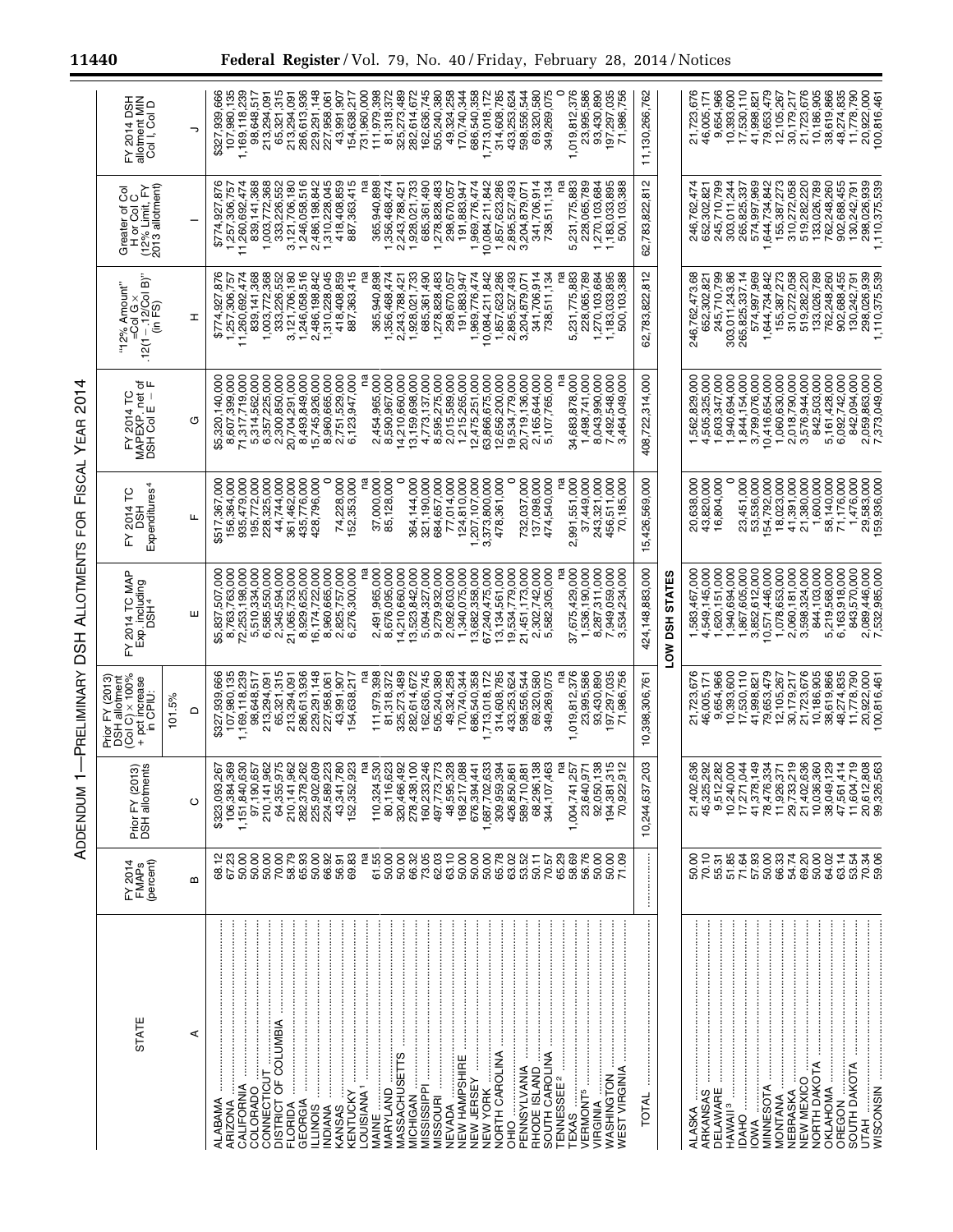|                                                                                                                                                                                                                                                                                                         | 807<br>237.     | 241,374                                      | 568,307,000                                                                         | 463,000     | 567,844,000    | 89,659,579 | 89,659,579                                   | 241,374     |
|---------------------------------------------------------------------------------------------------------------------------------------------------------------------------------------------------------------------------------------------------------------------------------------------------------|-----------------|----------------------------------------------|-------------------------------------------------------------------------------------|-------------|----------------|------------|----------------------------------------------|-------------|
|                                                                                                                                                                                                                                                                                                         | <br>514,096,763 | 521,808,214                                  | 55,984,175,000                                                                      | 716,209,000 | 55,267,966,000 |            | 8,344,555,389 8,344,555,389                  | 521,808,214 |
|                                                                                                                                                                                                                                                                                                         |                 |                                              | 0,758,733,966   10,920,114,975   480,133,058,000   16,142,778,000   463,990,280,000 |             |                |            | 71,128,378,201 71,128,378,201 11,652,074,976 |             |
| O The Although District Line of the Line of Manuscript Control in the Second Second Second Second Second Second Second Second Second Second Second Second Second Second Second Second Second Second Second Second Second Secon<br>1Louisiana's FY 2014 DSH allotment is determined under the provisions |                 | of section 1923(f)(3)(C) and (D) of the Act. |                                                                                     |             |                |            |                                              |             |

2Tennessee's DSH allotment for FY 2014, determined under section 1923(f)(6)(A) of the Áct, is 0.<br>a Begining FY 2013, under section 1923(f)(8)[8](ll) of the Act, Hawaii's DSH allotment for a fiscal year is determined and t BBegining FY 2013, under section 1923(f)(6)(B)(II) of the Act, Hawaii's DSH allotment for a fiscal year is determined as fiscal year is determined as for a fiscal year is determined as for 2Tennessee's DSH allotment for FY 2014, determined under section 1923(f)(6)(A) of the Act, is 0.

all States, by increasing the previous fiscal year allotment by the percentage increase in the CPIU for the previous fiscal year.<br>"Expenditures based on the amounts reported by States on the Form CMS–37. 5FMAP for Vermont for FY 2014 determined in accordance with section 1905(z)(1)(A) of the Act.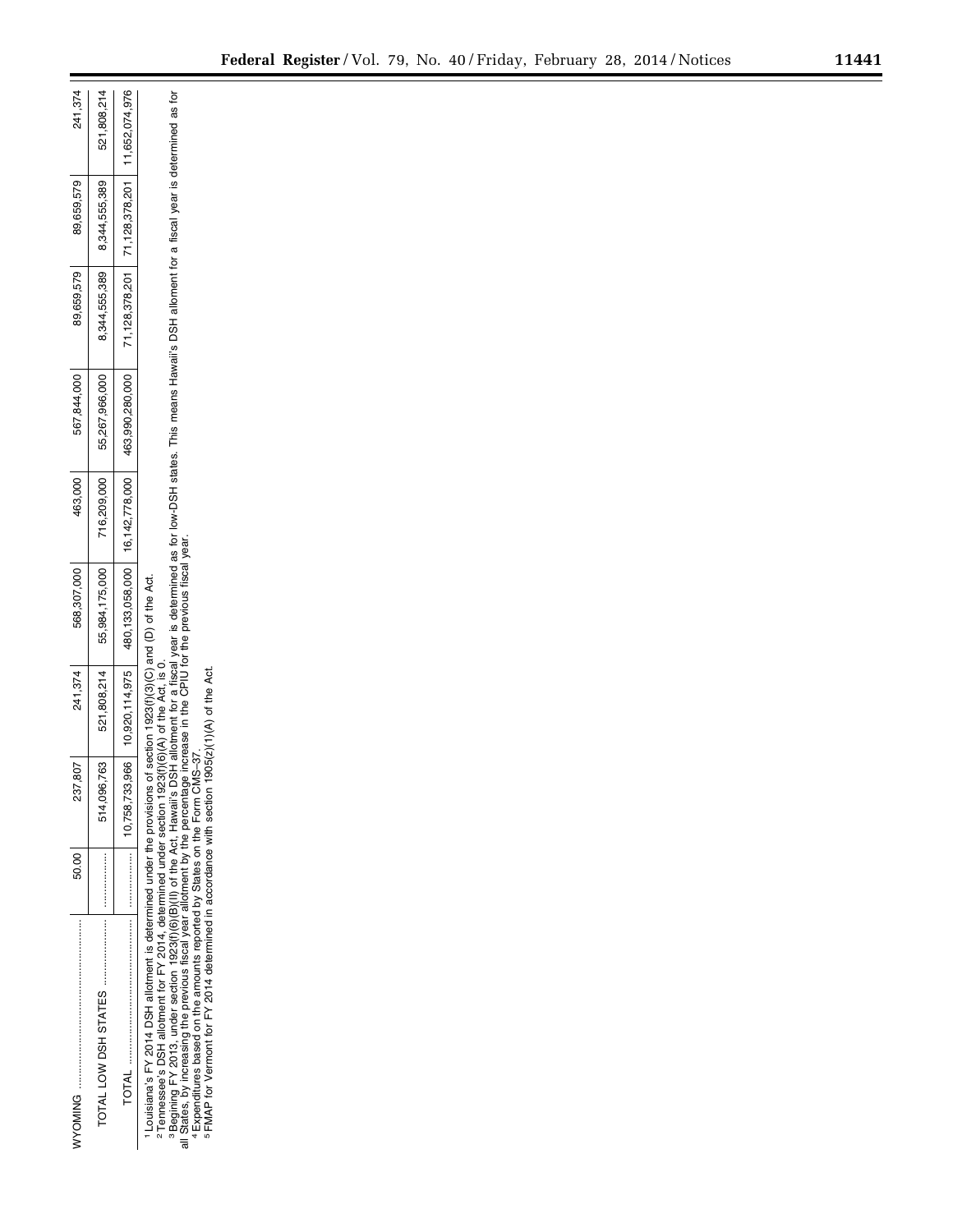# KEY TO ADDENDUM 2—PRELIMINARY IMD DSH LIMITS FOR FY 2014

| Column | Description                                                                                                                      |
|--------|----------------------------------------------------------------------------------------------------------------------------------|
|        | The preliminary FY 2014 IMD DSH Limits for the Non-Low DSH States are presented in the top section of this addendum and the pre- |

|          | liminary FY 2014 IMD DSH Limits for the Low-DSH States are presented in the bottom section of the addendum.                                                                                                                      |
|----------|----------------------------------------------------------------------------------------------------------------------------------------------------------------------------------------------------------------------------------|
| Column A | State.                                                                                                                                                                                                                           |
| Column B | Inpatient Hospital Services FY 95 DSH Total Computable.                                                                                                                                                                          |
|          | This column contains the States' total computable FY 1995 inpatient hospital DSH expenditures as reported on the Form                                                                                                            |
|          | CMS-64.                                                                                                                                                                                                                          |
|          | Column C    IMD and Mental Health Services FY 95 DSH Total.                                                                                                                                                                      |
|          | Computable. This column contains the total computable FY 1995 mental health facility DSH expenditures as reported on the                                                                                                         |
|          | Form CMS-64 as of January 1, 1997.                                                                                                                                                                                               |
| Column D | Total Inpatient Hospital & IMD & Mental Health FY 95 DSH Total.                                                                                                                                                                  |
|          | Computable, Col. $B + C$ . This column contains the total computation of all inpatient hospital DSH expenditures and mental                                                                                                      |
|          | health facility DSH expenditures for FY 1995 as reported on the Form CMS-64 as of January 1, 1997 (representing the                                                                                                              |
| Column E | sum of Column B and Column C).<br>Applicable Percentage, Col. C/D.                                                                                                                                                               |
|          | This column contains the "applicable percentage" representing the total Computable FY 1995 mental health facility DSH ex-                                                                                                        |
|          | penditures divided by total computable all inpatient hospital and mental health facility DSH expenditures for FY 1995 (the                                                                                                       |
|          | amount in Column C divided by the amount in Column D) Per section 1923(h)(2)(A)(ii)(III) of the Act, for FYs after FY 2002,                                                                                                      |
|          | the applicable percentage can be no greater than 33 percent.                                                                                                                                                                     |
|          | Column F    FY 2014 Federal Share DSH Allotment.                                                                                                                                                                                 |
|          | This column contains the states' preliminary FY 2014 DSH allotments from Column J Addendum 1.                                                                                                                                    |
| Column G | FY 2014 FMAP.                                                                                                                                                                                                                    |
| Column H | FY 2014 DSH Allotments in Total Computable, Col. F/G.                                                                                                                                                                            |
|          | This column contains states' FY 2014 total computable DSH allotment (determined as Column F/Column G).                                                                                                                           |
| Column I | Applicable Percentage Applied to FY 2014 Allotments in TC, Col E x Col H.                                                                                                                                                        |
|          | This column contains the applicable percentage of FY 2013 total computable DSH allotment (calculated as the percentage in                                                                                                        |
|          | Column E multiplied by the amount in Column H).                                                                                                                                                                                  |
| Column J | FY 2014 TC IMD DSH Limit. Lesser of Col.                                                                                                                                                                                         |
|          | I or C. This column contains the total computable FY 2014 TC IMD DSH Limit equal to the lesser of the amount in Column I                                                                                                         |
|          | or Column C.                                                                                                                                                                                                                     |
|          | Column K    FY 2014 IMD DSH Limit in Federal Share, Col. G x J.                                                                                                                                                                  |
|          | This column contains the FY 2014 Federal Share IMD DSH limit determined by converting the total computable FY 2014 IMD<br>DSH Limit from Column J into a federal share amount by multiplying it by the FY 2014 FMAP in Column G. |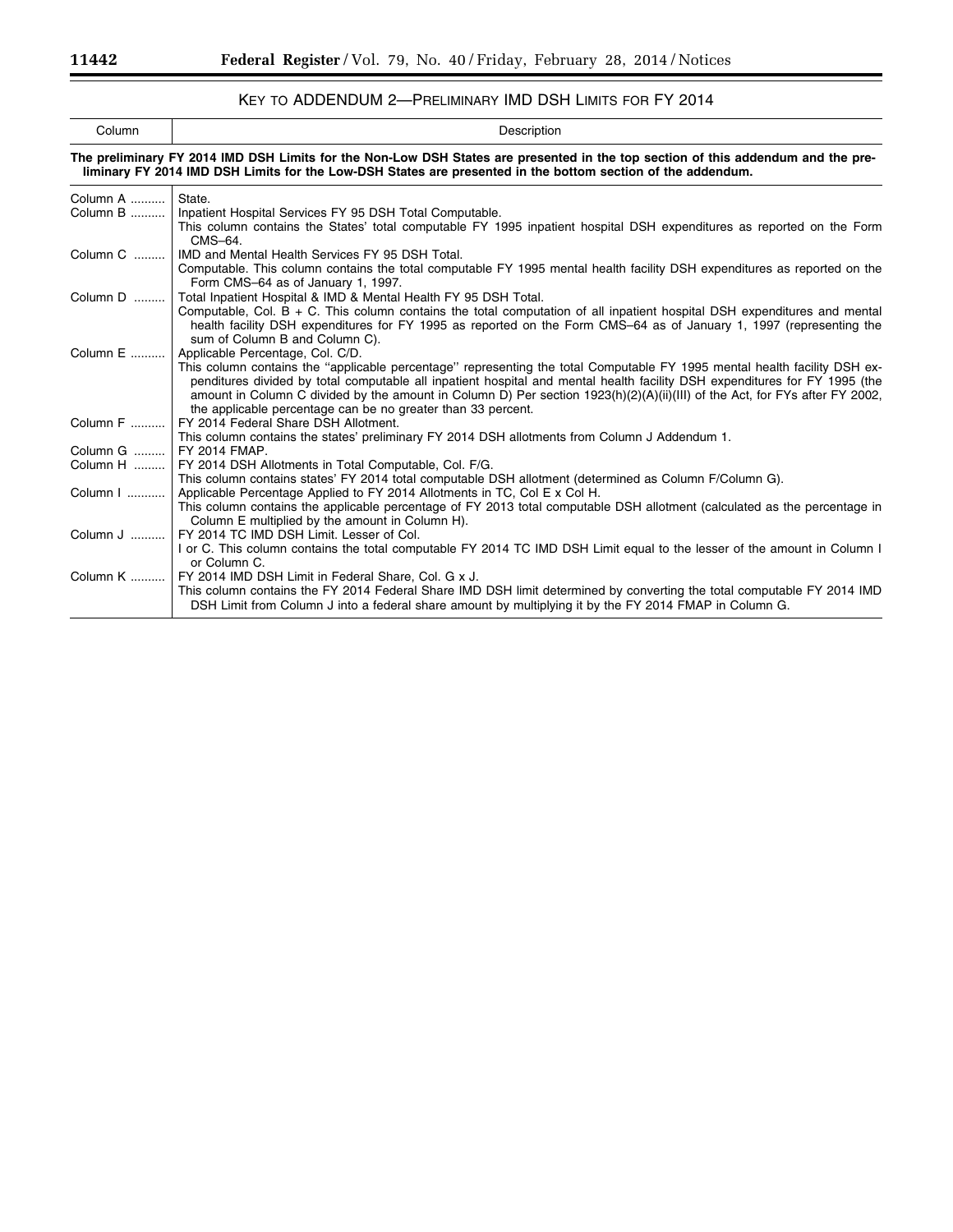| ì<br>֧֦֧֦֧֦֧֦֧֦֧֧֦֧֧֦֧֧֦֧֧֦֧֧֦֧֚֬֜֓֓֜֓֓֜֓֜֓֓֜֓<br>֧֪֝֡ |
|--------------------------------------------------------|
| $\frac{1}{2}$<br>ו<br>ו                                |
| I                                                      |
| ۱                                                      |
| ;<br>;<br>;<br>;<br>ı                                  |
| J<br>$\vdots$<br>:<br>ו<br>ו<br>ı                      |

|                            |                                                                                                       |   | Federal Register / Vol. 79, No. 40 / Friday, February 28, 2014 / Notices                                                                                                                                                                                                                                                                                                                                                                                                                                                                                        |                    |                                                                                                                                                                       | 11443                                                                                                                                |
|----------------------------|-------------------------------------------------------------------------------------------------------|---|-----------------------------------------------------------------------------------------------------------------------------------------------------------------------------------------------------------------------------------------------------------------------------------------------------------------------------------------------------------------------------------------------------------------------------------------------------------------------------------------------------------------------------------------------------------------|--------------------|-----------------------------------------------------------------------------------------------------------------------------------------------------------------------|--------------------------------------------------------------------------------------------------------------------------------------|
|                            | $FY$ 2014 IMD<br>limit in FS<br>col G $\times J$                                                      | × | 19,143,675<br>777,960<br>297,388<br>52,786,863<br>4,581,595<br>70,387,050<br>44,704,138<br>75,226,160<br>14,517,329<br>26,146,498<br>26,835,063<br>0<br>0<br>47,376,974<br>302,500,000<br>103,820,899<br>58,881,324<br>97,523,660<br>$\circ$<br>5,148,868<br>\$3,032,546<br>80,310,122<br>36,953,201<br>52,817,527<br>93,262,842<br>28,547,634<br>1,201,554<br>50,864,274<br>3,885,134<br>65,108,022<br>178,685,231<br>171,676,227<br>13,426,800                                                                                                                | 1,930,546,450      | 7,168,813<br>574,365<br>3,186,139<br>0<br>991,526<br>176,312<br>0<br>$\circ$<br>$\circ$<br>494,239<br>2,095,533<br>12,612,273<br>2,628,607                            | 402,245<br>657,388<br>2,652,982                                                                                                      |
|                            | (lesser of col I)<br>or Col C)<br>FY 2014 TC<br>IMD limit                                             | っ | 131,699,118<br>60,037,695<br>53,670,126<br>40,625,515<br>0<br>207,234,618<br>\$4,451,770<br>28,474,900<br>1,555,919<br>594,776<br>105,573,725<br>6,545,136<br>119,726,229<br>0<br>89,408,276<br>112,412,074<br>25,509,277<br>37,443,073<br>05,635,054<br>c<br>94,753,948<br>2,397,833<br>292,513,592<br>9,071,297<br>7,770,268<br>130,216,043<br>605,000,000<br>157,830,494<br>93,432,758<br>18,887,045<br>369,065,134<br>357,370,461<br>72,076,341                                                                                                             | 3,440,982,495      | 0<br>$\circ$<br>$\circ$<br>5,257,214<br>0<br>254,786<br>988,478<br>14,337,626<br>819,351<br>5,760,511<br>3,273,248<br>1,811,337                                       | 19,975,092<br>751,299<br>934,586<br>4,492,011                                                                                        |
|                            | col E x Col H<br>allotments iin<br>percentage<br>applied to FY<br>Applicable<br>2014<br>P             |   | 131,699,118<br>60,037,695<br>53,670,126<br>1,660,148<br>13,255,248<br>119,726,229<br>$\circ$<br>101, 168, 027<br>112, 412, 074<br>25, 509, 277<br>42, 251, 398<br>119,453,988<br>140,625,515<br>0<br>0<br>685,463,469<br>157,830,494<br>102,093,623<br>369,065,134<br>2,991,033<br>81,303,266<br>0<br>335,934,780<br>$13,200,914\n10,591,818\n130,216,043\n22,277,660$<br>231,485,157<br>\$5,133,804<br>37,367,451<br>672.497<br>110, 131, 741<br>112,688,627<br>448,489,771                                                                                    | 3,778,134,755      | 14,337,626<br>16,586,151<br>5,760,511<br>$\circ$<br>$\circ$<br>$\circ$<br>12,089,248<br>P.<br>28,392,                                                                 | $\begin{array}{l} 1,185,861 \\ 6,723,357 \\ 8,477,046 \\ 25,230,760 \\ 7,259,994 \\ 7,259,994 \\ 6,101,896 \\ 6,331,582 \end{array}$ |
| 2014                       | allotments in<br>FY 2014<br>TC<br>col F/G                                                             | I | 650,546,978<br>426, 137, 925<br>222, 637, 570<br>78,168,396<br>,373,080,716<br>687,485,916<br>1,118,379,193<br>186,861,780<br>394,594,070<br>362,806,755<br>458,582,296<br>340,642,649<br>77,300,838<br>221,449,545<br>1,200,327,976<br>181,932,409<br>341,480,688<br>3,426,036,344<br>478,274,225<br>,336,819<br>$\mathbf{\alpha}$<br>1,737,625,449<br>101,261,438<br>2,338,236,478<br>426,588,182<br>93,316,164<br>162,636,744<br>0<br>\$481,414,659<br>42,275,521<br>160,613,022<br>197,297,034<br>814,509,721<br>434,724,611<br>494,925,71<br>138,          | 19,837,936,852     | 20,045,516<br>24,469,724<br>72,499,259<br>159,306,958<br>18,250,063<br>55,131,927<br>31,392,595<br>21,373,810<br>65,627,919<br>17,456,095<br>60,324,689<br>43,447,352 | 76,456,818<br>29,744,100<br>170,701,763<br>21,999,981                                                                                |
| FISCAL YEAR                | 2014<br>FMAP <sub>S</sub><br>(percent)<br>≿                                                           | O | 885000336500<br>8560083600<br>85666786<br>000082871<br>000082871<br>0000000<br>68.12<br>67.23<br>50.00<br>50.00<br>50.00<br>70.00<br>58.79<br>65.93<br>50.00<br>66.92<br>56.91<br>69.83<br>70.57<br>65.29<br>58.69<br>56.76<br>50.00<br>71.09                                                                                                                                                                                                                                                                                                                   |                    | 50.00<br>70.10<br>50.00<br>64.02<br>55.31                                                                                                                             | $14480$<br>$34480$<br>$65340$                                                                                                        |
| FOR                        | allotment in FS<br>FY 2014                                                                            | щ | 93,430,890<br>197,297,035<br>71,986,756<br>213,294,091<br>65,321,315<br>731,960,000<br>111,979,398<br>325,273,489<br>282,614,672<br>162,636,745<br>505,240,380<br>258<br>686,540,358<br>785<br>580<br>0<br>376<br>586<br>107,980,135<br>239<br>286,613,936<br>229,291,148<br>81,318,372<br>49,324,258<br>170,740,344<br>172<br>624<br>544<br>269,075<br>666<br>98,648,517<br>227,958,061<br>43,991,907<br>154,638,217<br>213,294,091<br>\$327,939,<br>433,253,<br>23,995,<br>1,169,118,<br>713,018,<br>314,608,<br>598,556,<br>69,320,<br>1,019,812,<br>349,    | 11,130,266,762     | 9654,966<br>10,393,600<br>17,539,821<br>41,998,821<br>79,653,479<br>12,105,267<br>30,179,217<br>21,723,676<br>10,186,905<br>38,619,866<br>21,723,676<br>46,005,171    | 48,274,835<br>11,778,790<br>20,922,000<br>100,816,461                                                                                |
|                            | Applicable<br>percent<br>col C/D                                                                      | Ш | 32.66<br>22.06<br>33.00<br>19.08<br>10.97<br>33.00<br>8<br>8888488<br>88988<br>33.00<br>14.85<br>33.00<br>19.33<br>0.34<br>25.82<br>14.20<br>33.00<br>0.00<br>20.01<br>16.43<br>0.00<br>31.23<br>5.67<br>33.00<br>23.27<br>22.00<br>1.07                                                                                                                                                                                                                                                                                                                        | DSH STATES<br>NO-1 | 33.00<br>21.93<br>3.78<br>33.05<br>33.00<br>25.27                                                                                                                     | ខុខ<br>ភូនីភូ<br>ភូនីង                                                                                                               |
| -PRELIMINARY IMD DSH LIMIT | Total inpatient &<br>IMD & mental<br>health FY 95 DSH<br>total computable<br>col B + C<br><b>Real</b> | ≏ | 29,050,549<br>137,083,748<br>335,562,250<br>405,276,784<br>233,527,085<br>88,250,716<br>196,247,981<br>,211,429,318<br>160,916,300<br>143,099,998<br>575,289,000<br>438,024,352<br>182,608,033<br>729, 181, 142<br>73, 560, 000<br>187,429,864<br>094,113,000<br>,513,028,993<br>$\begin{array}{c} 174,495,217\\ 408,933,000\\ 408,933,000\\ 46,077,370\\ 334,183,000\\ 407,343,557 \end{array}$<br>023,869,368<br>429,274,593<br>629, 164, 714<br>110,901,000<br>438,757,705<br>122,391,000<br>2,191,435,462<br>\$417,457,999<br>967,407,001<br>85,849,65<br>Ē | 521,219,750<br>N   | 3,242,000<br>2,081,429<br>12,011,250<br>29,497,214<br>237,048<br>8,260,439<br>6,744,801<br>7,069,000<br>1,203,001<br>23,293,217<br>20,118,592                         | 1,072,419<br>31,413,000<br>4,555,702<br>11,101,535                                                                                   |
| ADDENDUM <sub>2</sub>      | mental health<br>services FY 95<br>DSH total<br>computable<br>IMD and                                 | ပ | 1,555,919<br>594,776<br>105,573,725<br>6,545,136<br>76,663,508<br>37,443,073<br>132,917,149<br>60,958,342<br>105,635,054<br>207,234,618<br>$\circ$<br>94,753,948<br>357,370,461<br>605,000,000<br>93,432,758<br>7,770,268<br>28,474,900<br>149,714,986<br>89,408,276<br>153,566,302<br>304,765,552<br>579,199,682<br>2,397,833<br>0<br>292,513,592<br>9,071,297<br>163,836,435<br>18,887,045<br>\$4,451,770<br>120,873,531<br>236,072,627<br>72,076,341                                                                                                         | 4,118,758,904      | 7,069,000<br>$\circ$<br>$\circ$<br>5,257,214<br>$\circ$<br>254,786<br>988,478<br>3,273,248<br>17,611,765<br>819,351<br>0<br>1,811,337                                 | 751,299<br>19,975,092<br>934,586<br>4,492,011                                                                                        |
|                            | Inpatient hospital<br>services FY 95<br>computable<br><b>DSH</b> total                                | ∞ | 133,258,800<br>182,608,033<br>92,675,916<br>2,418,869,368<br>193,201,966<br>535,731,956<br>388,207,319<br>129, 313, 480<br>171, 725, 815<br>66, 962, 606<br>\$413,006,229<br>93,916,100<br>2,189,879,543<br>79,960,783<br>158,804,908<br>1,078,512,169<br>99,957,958<br>469,653,946<br>521,946,524<br>73,560,000<br>736,742,539<br>0<br>19,979,252<br>303, 359, 275<br>315,868,508<br>11,587,208<br>1,220,515,401<br>39,532,234<br>184,468,014<br>407,343,557<br>22,226,467<br>108,503,167<br>366,681,364<br>173,900,441                                        | 13,402,460,846     | 2,506,827<br>2,422,649<br>2,081,429<br>12,011,250<br>24,240,000<br>237,048<br>6,449,102<br>6,490,015<br>214,523<br>20,019,969<br>0<br>o                               | 11,437,908<br>321,120<br>3,621,116<br>6,609,524                                                                                      |
|                            | State                                                                                                 | ⋖ | CONNECTICUT<br>DISTRICT OF COLUMBIA<br>LENDIS<br>LENDIS<br>LENDIS<br>MANAS ANTARUS<br>MARYLAND<br>MARYLAND<br>MARYLAND<br>MARYLAND<br>MASSISSIPPI<br>MESSEE PRODUCE BLAND<br>MENUSCIENT CAROLINA<br>PENNSYLVANIA<br>PENNSYLVANIA<br>PENNSYLVANIA<br>PENNSYLVAN<br>Anizya)<br>CALIFORNIA<br>COLORADO<br>ALABAMA<br><b>ARIZONA</b>                                                                                                                                                                                                                                | TOTAL              | ARKANSAS<br>DELAWARE<br>DAMAI<br>DAMAI<br>DAMAI COMA<br>NEW TANA<br>NEW MEXICO<br>NEW MEXICO<br>NEW MEXICO<br>NEW MEXICO<br>ALASKA                                    | SOUTH DAKOTA<br>UTAH                                                                                                                 |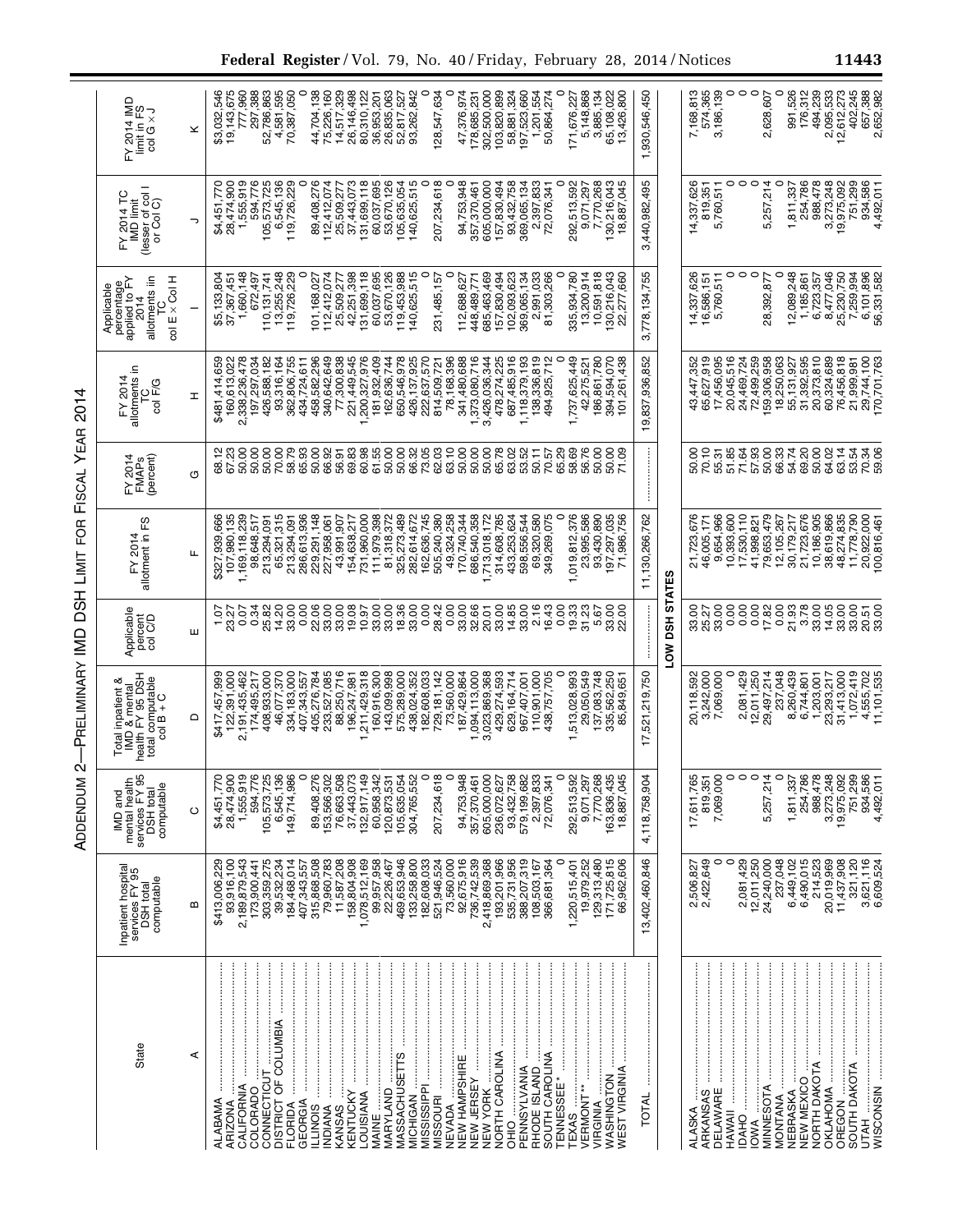| $FY$ 2014 IMD<br>limit in FS<br>col G $\times J$                                               |   |         | 33,640,422           | 1,964,186,872                    |
|------------------------------------------------------------------------------------------------|---|---------|----------------------|----------------------------------|
| FY 2014 TC<br>IMD limit<br>(lesser of col)<br>or Col C)                                        |   |         | 58,655,539           | 3,499,638,034                    |
| col E x Col H<br>allotments iin<br>TC<br>Applicable<br>percentage<br>applied to FY<br>and 2014 |   |         | 188,476,899          | 20,724,648,170   3,966,611,654   |
| FY 2014<br>allotments in<br>TC<br>col F/G                                                      |   | 482,748 | 887,711,318          |                                  |
| FY 2014<br>FMAPs<br>(percent)                                                                  |   | 50.00   |                      | :<br>:::::::::::::               |
| FY 2014<br>allotment in FS                                                                     |   | 241,374 | 521,808,214          | 1,652,074,976                    |
| Applicable<br>percent<br>col C/D                                                               | ш | 0.00    |                      |                                  |
| IMD & mental<br>nealth FY 95 DSH<br>total computable<br>col B + C<br>Total inpatient &         |   |         | 161,900,647          | 7,683,120,397                    |
| IMD and<br>mental health<br>services FY 95<br>DSH total<br>DSH total                           |   | C       | 63,238,167           |                                  |
| Inpatient hospital<br>services FY 95<br>DSH total<br>computable                                | ≃ |         | 98,662,480           | $13,501,123,326$ 4, 181, 997, 07 |
| State                                                                                          | ⋖ |         | TOTAL LOW DSH STATES |                                  |

ADDENDUM 2—PRELIMINARY IMD DSH LIMIT FOR

ADDENDUM 2-PRELIMINARY IMD DSH LIMIT FOR FISCAL YEAR 2014-Continued

YEAR 2014—Continued

FOOTNOTES:

FOOTNOTES:<br>\*Tennessee's DSH allotment for FY 2014, determined under section 1923(f)(6)(A) of the Act, is \$0.<br>\*\*Vermont's FMAP for FY 2014 determined in accordance with section 1905(2)(1)(A) of the Act. \* Tennessee's DSH allotment for FY 2014, determined under section 1923(f)(6)(A) of the Act, is \$0. \*\* Vermont's FMAP for FY 2014 determined in accordance with section 1905(z)(1)(A) of the Act.